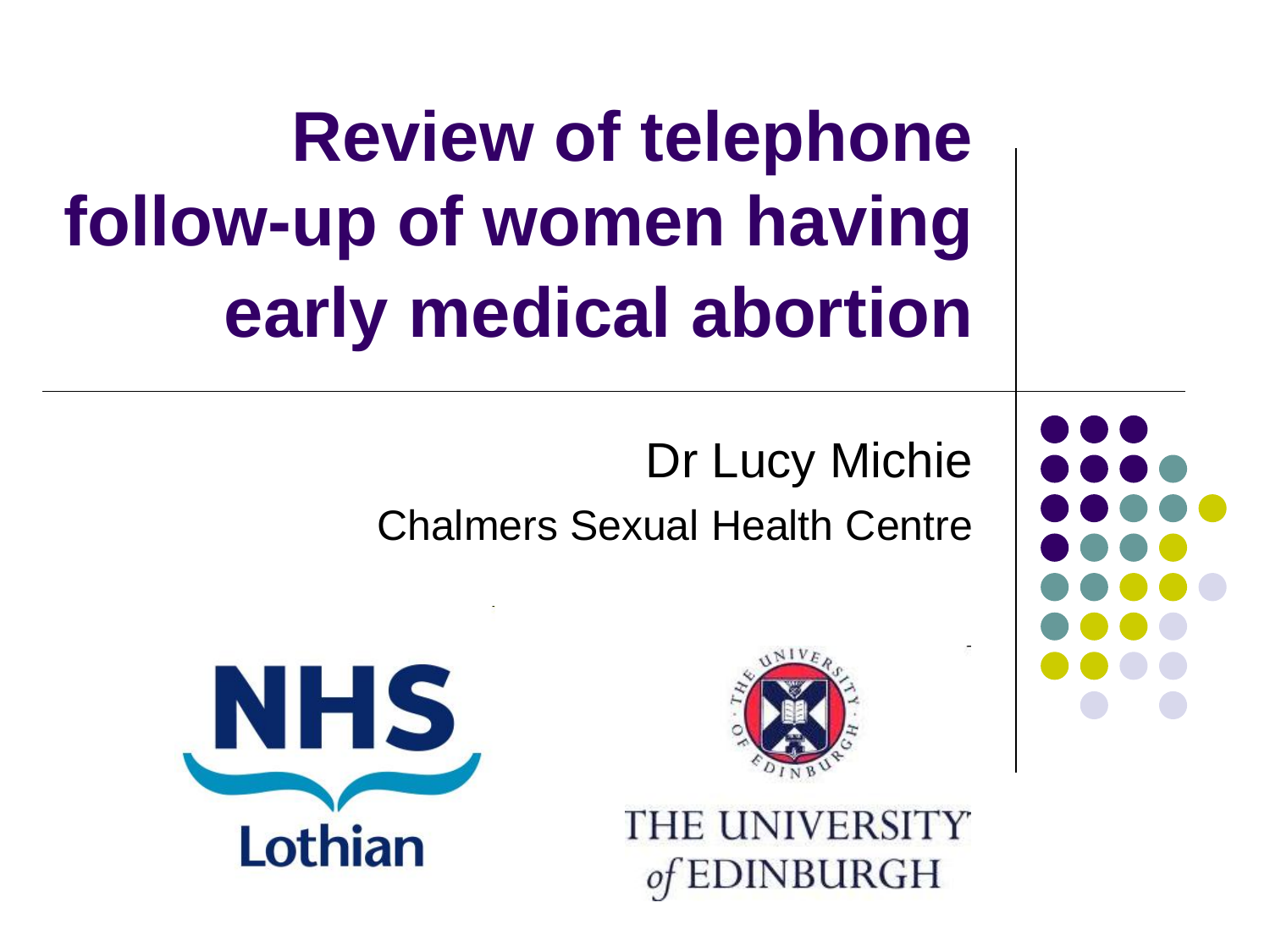#### **Introduction**



- Increasing numbers of women opt for early medical abortion (≤9weeks gestation) and choose to go home to pass pregnancy.
- Follow-up required to exclude an ongoing pregnancy.
- Ultrasound involves an extra clinic visit and a high proportion of these women will fail to attend.
- Lead to un-necessary intervention for clinically unimportant RPOC.
- Extra visit may deter women from medical method.

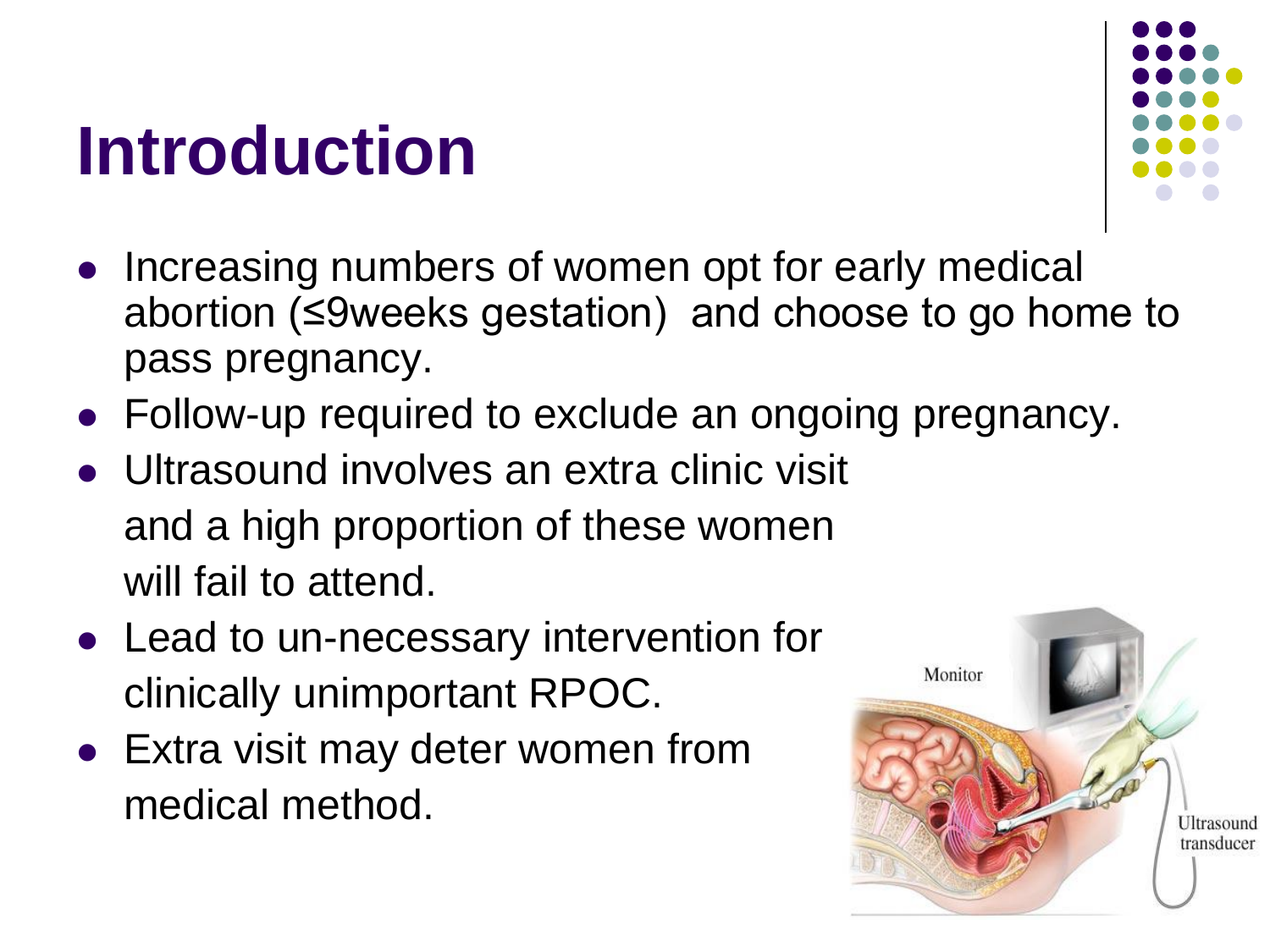# **An alternative method telephone follow-up.**

- Pilot study of >450 women in Edinburgh.
- Telephone follow-up at 2 weeks & self-test Low Sensitivity Urine Pregnancy Test (LSUP)
- Questions symptoms, bleeding, LSUP result
- 87% contacted
- 15% (n=60) screened 'positive' 3 ongoing preg
- NPV 99.7% (95% CI 98.4-99.9)

*Cameron et al Contra 2012*



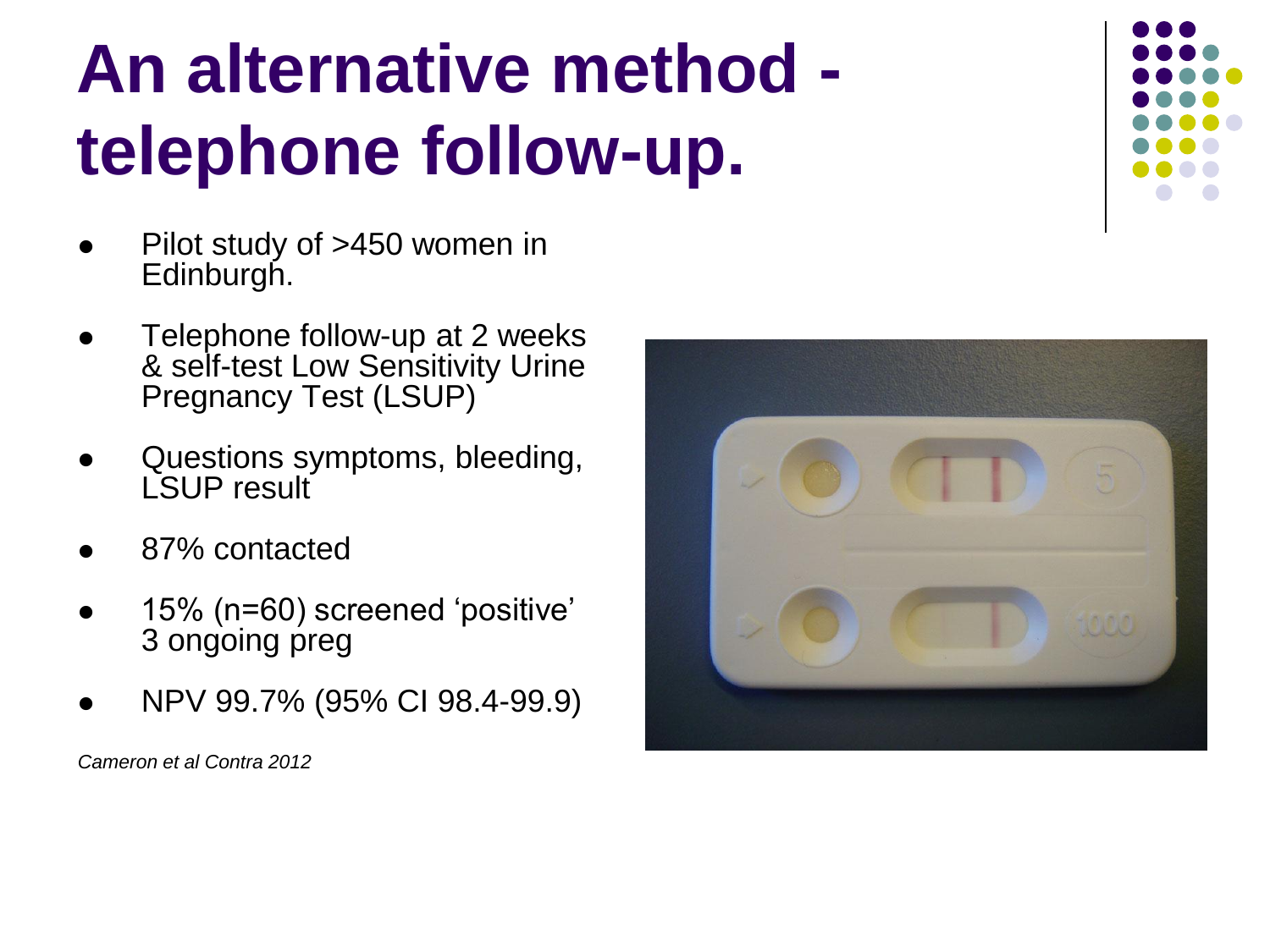### **Aims and Methods**



- Is telephone follow-up to detect ongoing pregnancy still an effective method of followup a year on from its introduction?
- All women having early medical abortion (≤9weeks) and going home to pass pregnancy, over 12 month period (March 2011 – February 2012).
	- Retrospective computerized database review.
	- Regional maternity database checked.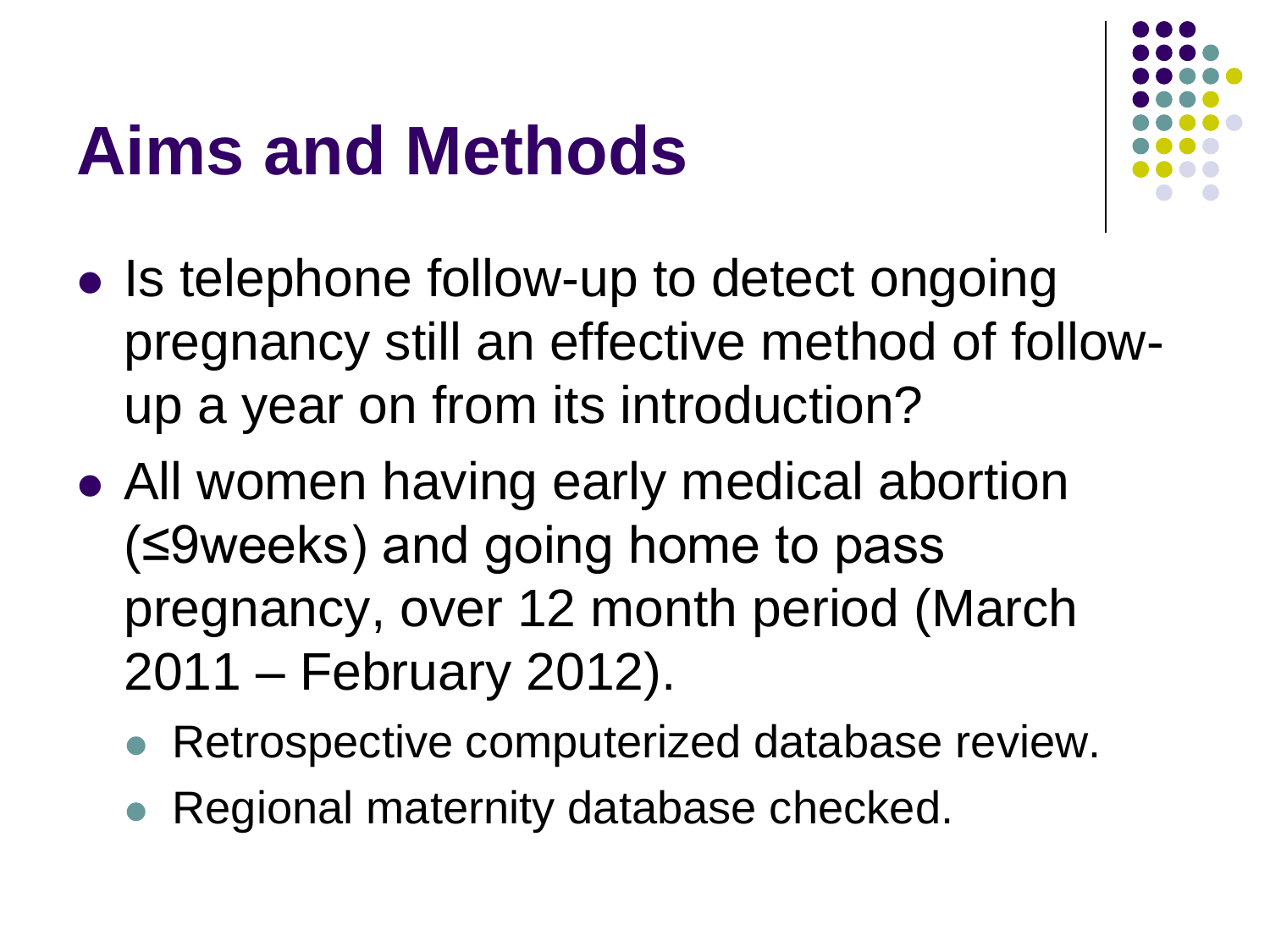# **Results - Demographics**



- 78% of abortions (1698 of 2180 total) in Edinburgh are medical abortions ≤9wks gestation.
- 64% (1084) of women opted to go home to pass pregnancy following administration of misoprostol.
	- Mean age 25 years.
	- 31% previous abortion.
	- 56% ≤7wks gestation.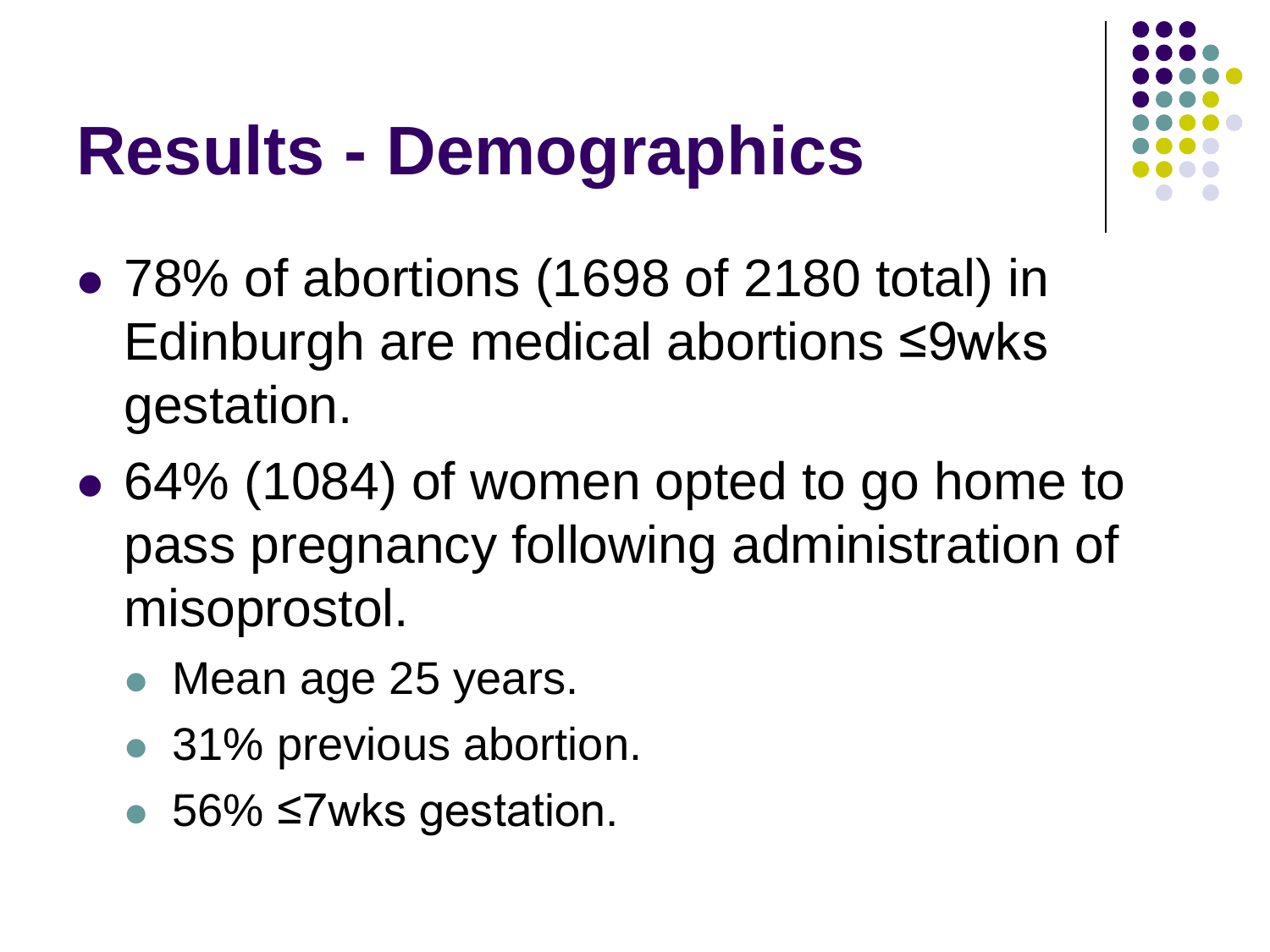## **No telephone follow-up necessary (n=125)**

- 3 complete abortion confirmed in hospital.
- 112 chose clinic follow-up. No ongoing pregnancies.
- $\bullet$  10 (1%) of 969 had an unscheduled clinic visit due to pain and/or bleeding.
	- **1 ongoing pregnancy**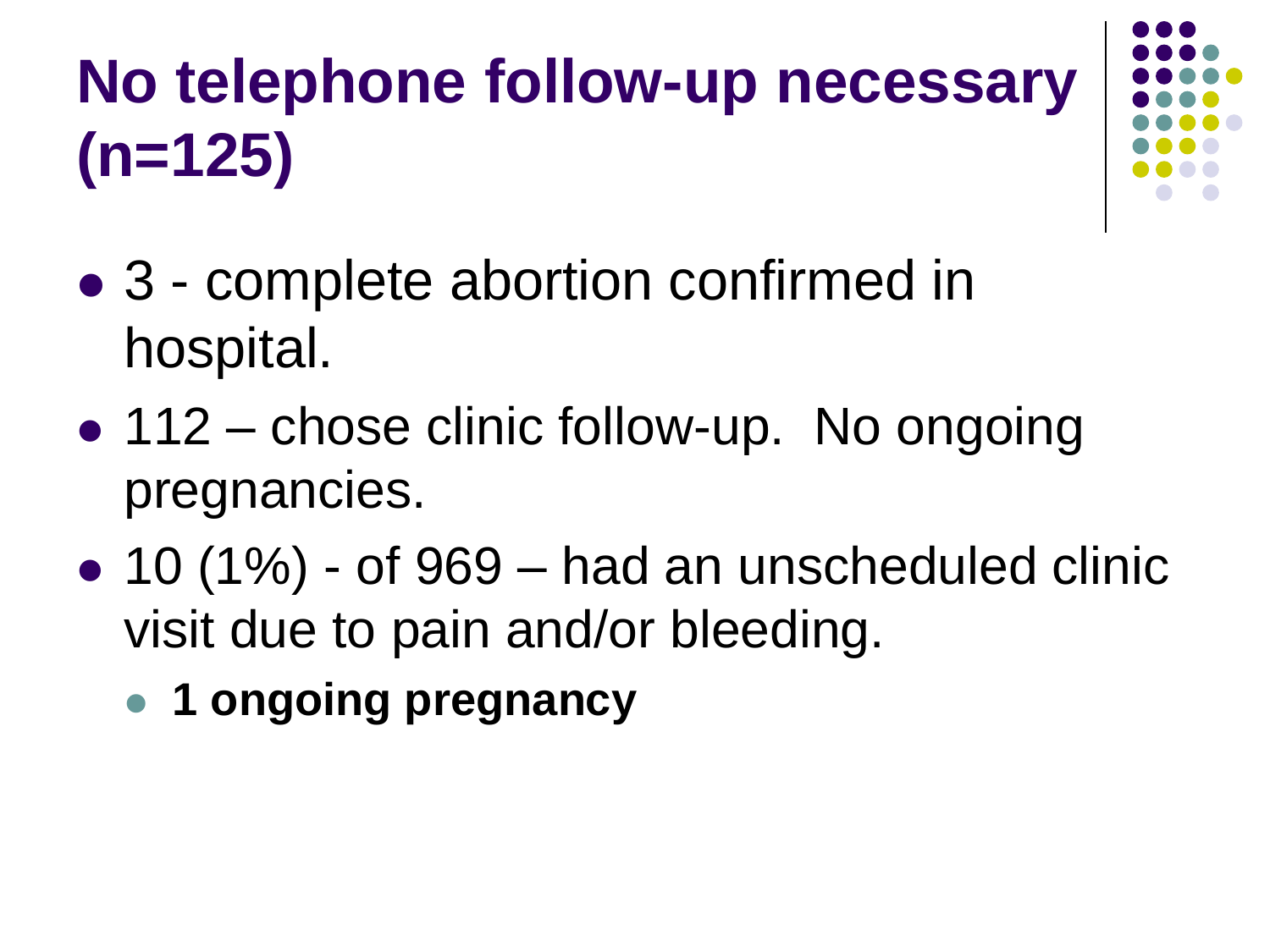## **Outcome of telephone follow-up (n=959)**



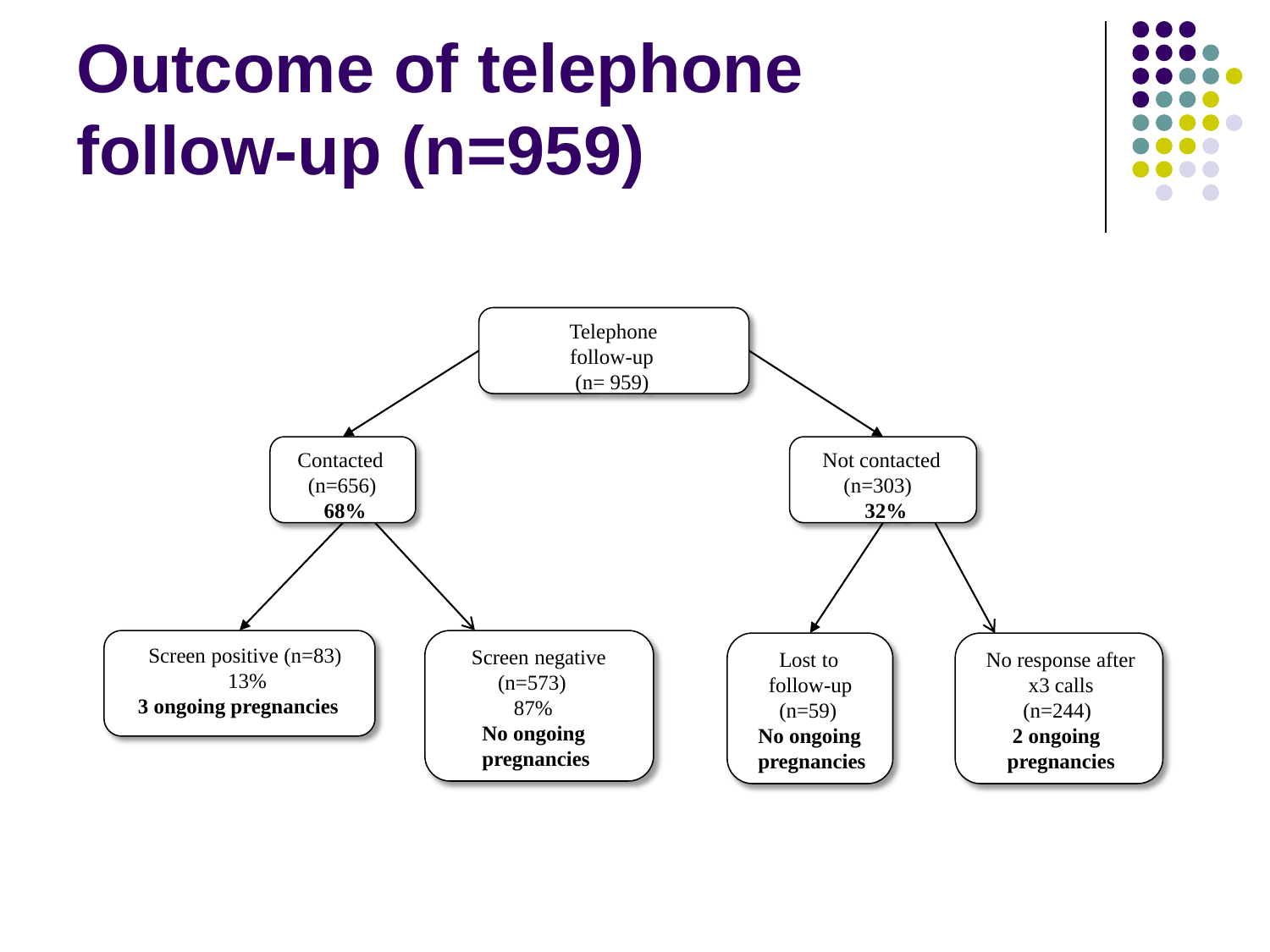# **No telephone contact (n = 303, 32%)**





- 
- 
- No ongoing pregnancies.
- wrong/no number 2 ongoing pregnancies • no longer in area **at 12+wks and 20+wks.**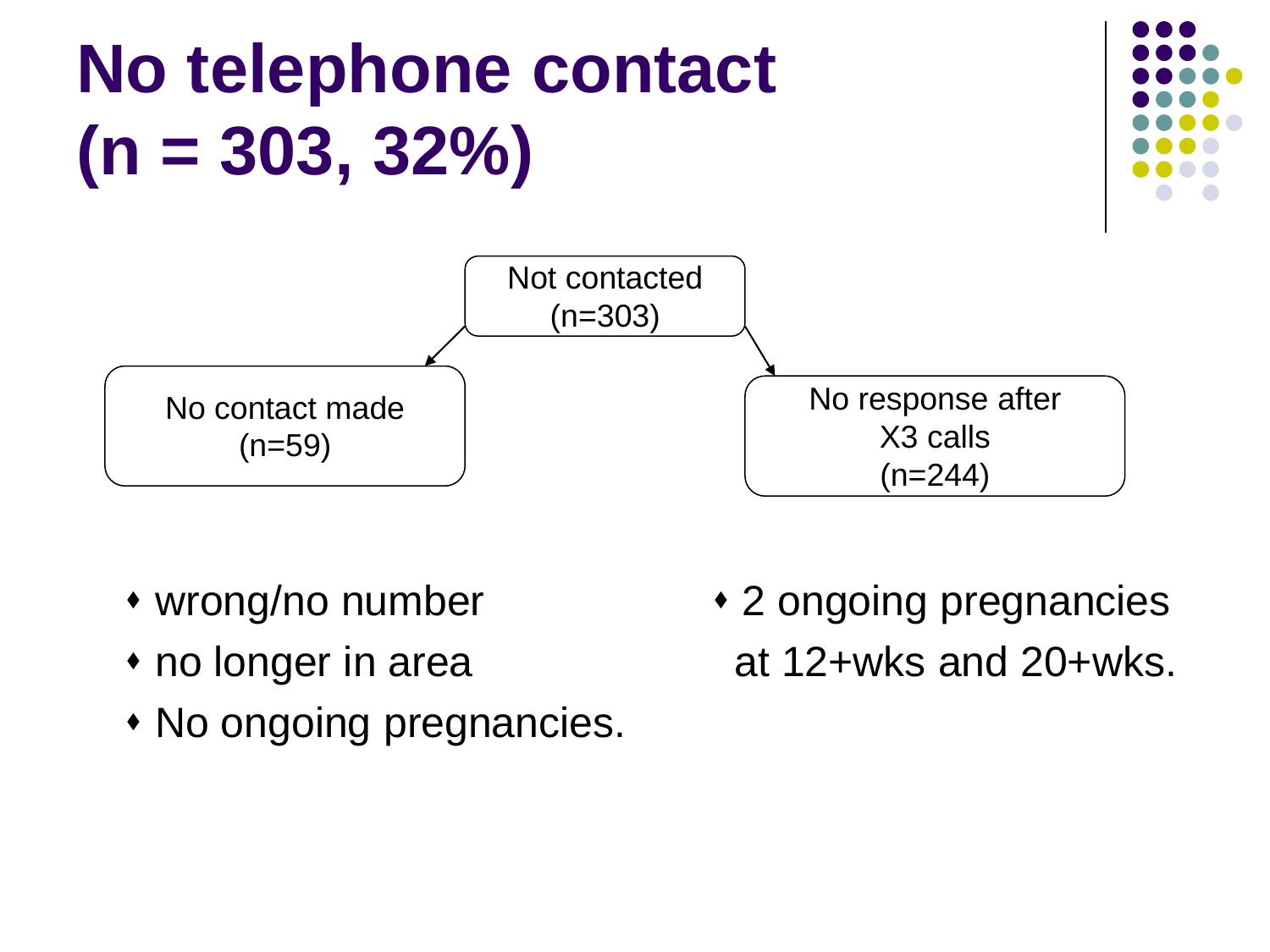